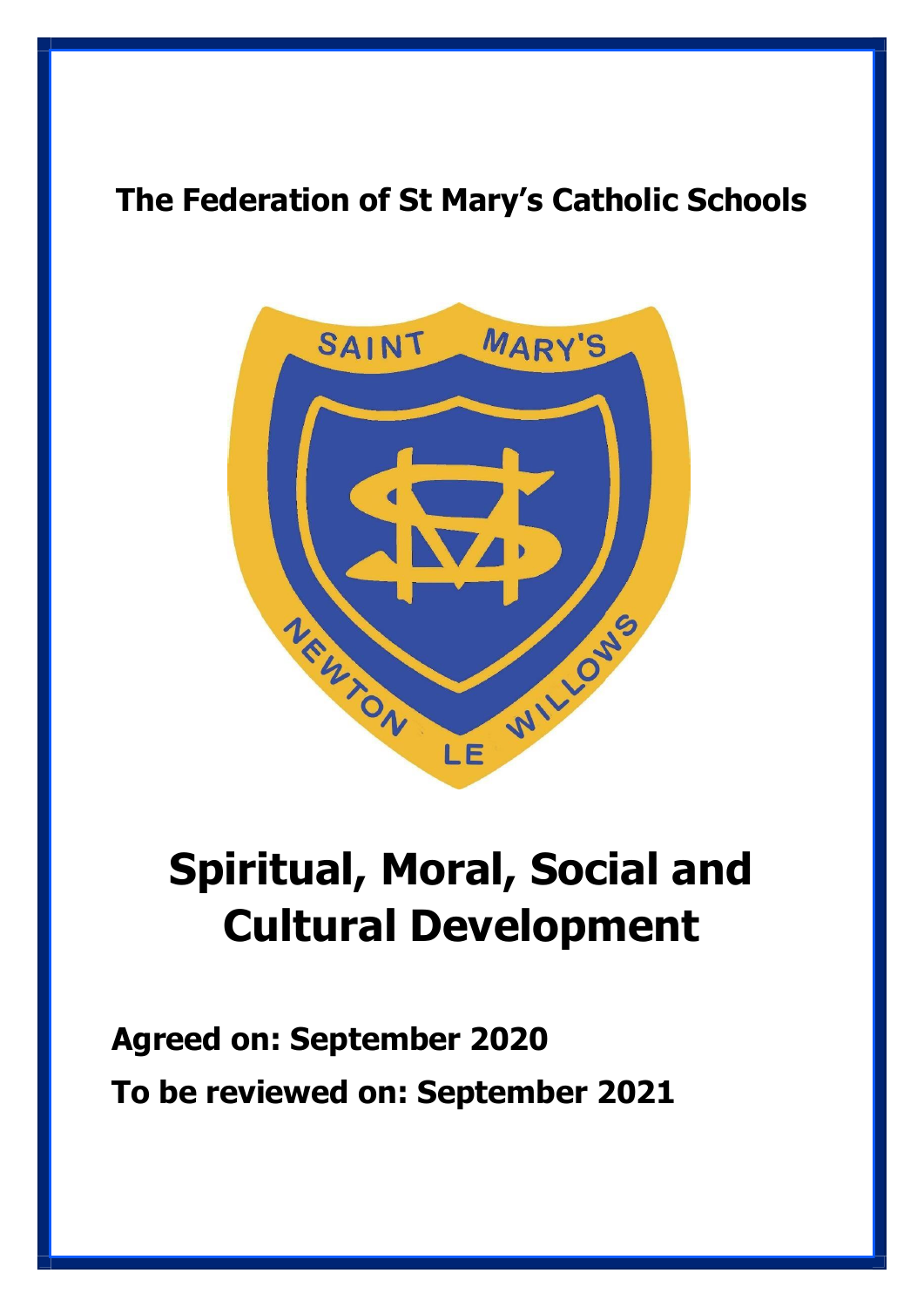## **At St Mary's our aims for Spiritual and Moral, Social and Cultural development are:**

- to build up a Christian community which develops the spiritual, emotional, intellectual and physical potential of each and every pupil in the happy, caring, supportive, family atmosphere of a Catholic School
- to develop an understanding of insights, principles, beliefs, attitudes and values which guide and motivate us - as a Catholic School we seek to promote the values of friendship, compassion and forgiveness
- to offer a wealth of experiences which enables a pupil to develop their understanding
- to develop opportunities for pupils to show that their insights, principles, beliefs, attitudes and values influence, inspire and guide them in life
- to develop an understanding of moral behaviour in line with our Mission Statement which enables pupils to live out Christ's commandment to love one another in many ways such as forgiveness, freedom, tolerance, respect and relationships

## **We aim to enhance the children's spiritual, moral and cultural development through:**

- the delivery of 'Come and See' and celebration of feasts and seasons within the Christian calendar and that of other faiths and cultures
- the Mission Statement, PHSE, Achievement Assemblies, reinforcing positive behaviour we will help the pupils to develop a respect for themselves and others
- engendering a sense of empathy with others through Circle Time, to the developing world through fund raising eg CAFOD
- weekly Whole School Picture News assemblies and work  $*$
- creating an environment of trust, care and compassion
- enriching the children's understanding by providing opportunities for reflection on all aspects of school life
- enhancing the pupils' appreciation for beauty, truth, love, goodness and wonder in our delivery of the curriculum as a whole in our Catholic school where, as a staff, we seek to support one another in this goal
- seeking to help the pupils to understand how the impact of their feelings and emotions affects their behaviour and impacts on the feelings and emotions of others
- the Behaviour Policy and Anti Bullying Policy which provide a clear moral code that is promoted consistently throughout the school and is reinforced through our School Code of Conduct and Playground behaviour
- our Mission Statement which encourages the wider school community to be inclusive and to promote measures to prevent discrimination on the basis of race, disability, religion, gender, sexual orientation, age and other criteria
- celebrating the uniqueness of each individual and tailoring the learning and teaching environment to enable all to achieve their full potential and engender within them the importance of equality of opportunity for all
- praise and reward for good behaviour and acts of kindness
- assemblies and acts of worship which provide models of moral virtue through gospel readings, the message of which is explored with the children, stories about significant role models to inspire the children and stories with a strong moral theme
- reinforcing the school's values through images, posters, exhibitions and classroom displays

Pupils' development will be evidenced by:

- Continuous assessment within RE
- Pupil involvement in the life of the school and the wider community